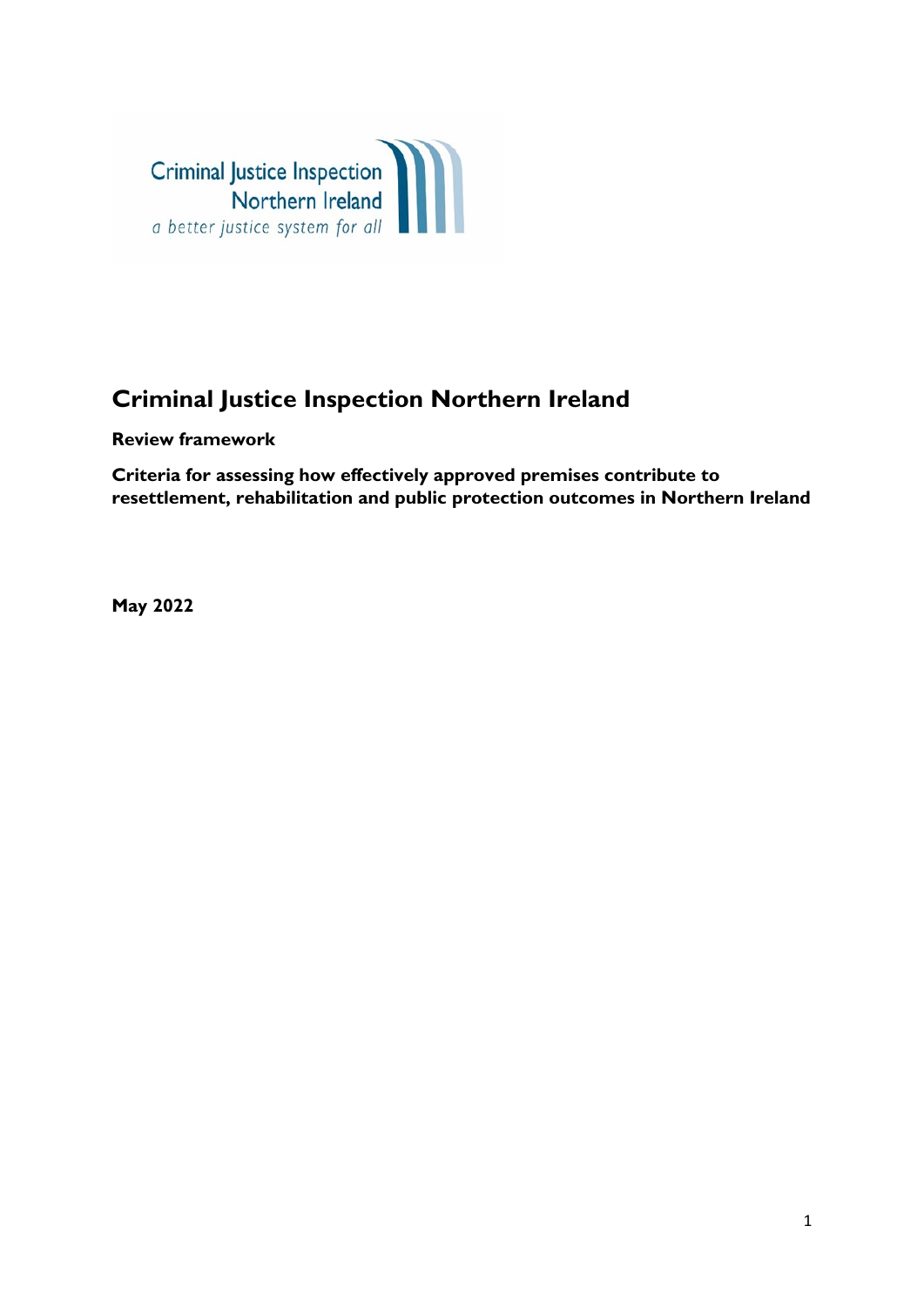# **CONTENTS**

| <b>CONTENTS</b>   | <b>Page</b><br>$\overline{3}$ |                                                    |                 |  |
|-------------------|-------------------------------|----------------------------------------------------|-----------------|--|
| Foreword          |                               |                                                    |                 |  |
| <b>Section I</b>  | Strategy and<br>governance    | Leadership and partnerships                        | $\overline{4}$  |  |
|                   |                               | <b>Staff</b>                                       | $\overline{5}$  |  |
|                   |                               | <b>Services</b>                                    | 6               |  |
|                   |                               | Information and facilities                         | 7               |  |
| <b>Section 2</b>  | Delivery                      | <b>Transition from custody</b>                     | 9               |  |
|                   |                               | Work planning (assessment,<br>planning and review) | $ 0\rangle$     |  |
|                   |                               | Interventions and regimes                          | $\overline{12}$ |  |
|                   |                               | <b>Transition from approved</b><br>premises        | 4               |  |
|                   |                               | Engagement with victims                            | $\overline{15}$ |  |
| <b>Section 3</b>  | <b>Outcomes</b>               | <b>Public protection</b>                           | $\overline{16}$ |  |
|                   |                               | Resettlement and<br>rehabilitation                 | $\overline{16}$ |  |
|                   |                               | Section 75                                         | $\overline{17}$ |  |
| <b>Appendices</b> |                               |                                                    |                 |  |
| Appendix I        |                               | Table summarising the<br>framework                 | 18              |  |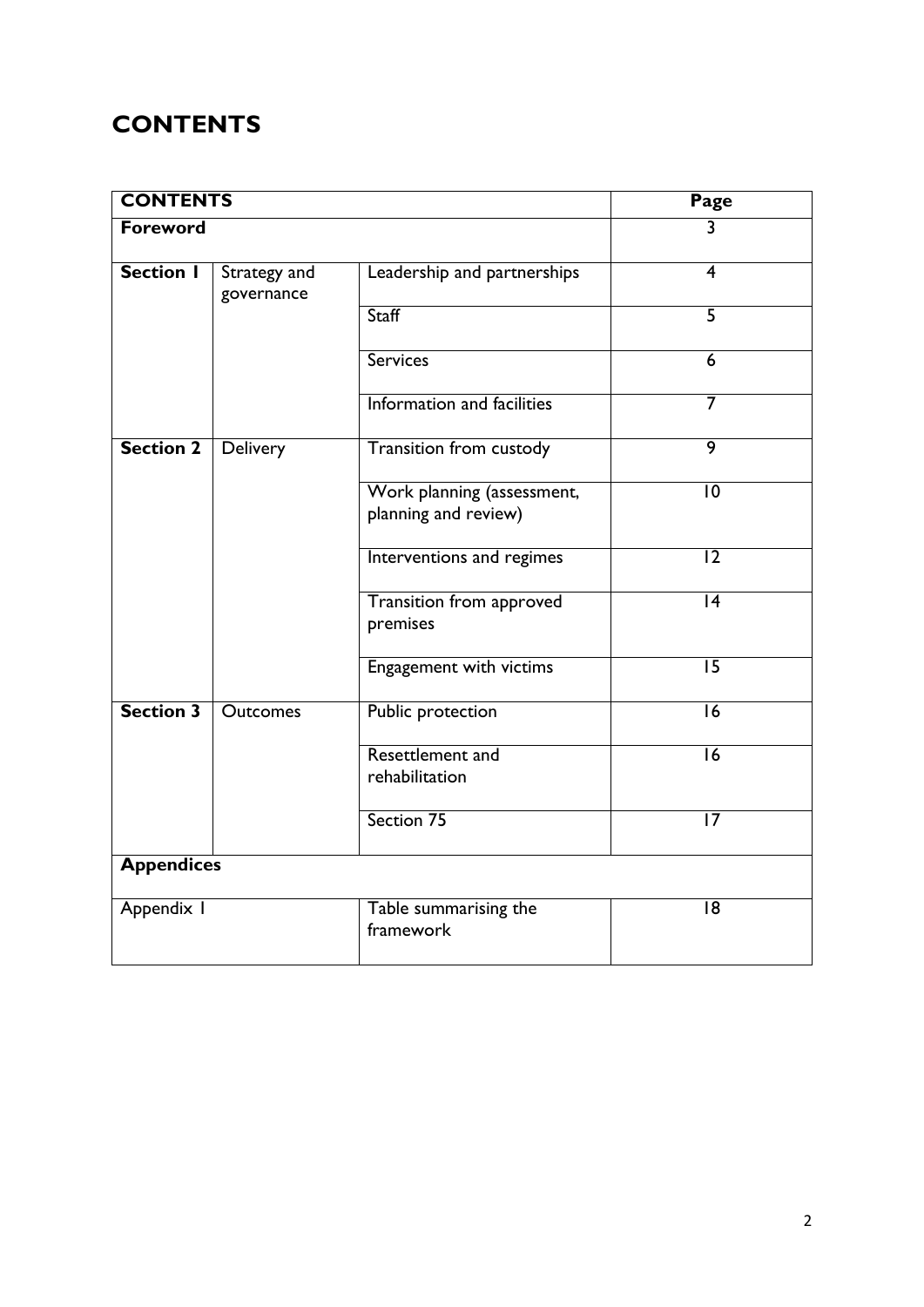# **Foreword**

This is the first version of a framework which Criminal Justice Inspection Northern Ireland (CJI) will use to assess how effectively approved premises contribute to resettlement, rehabilitation and public protection outcomes in Northern Ireland. The review will also examine the role of criminal justice organisations, including the Probation Board for Northern Ireland (PBNI), the Northern Ireland Prison Service (NIPS), and Police Service of Northern Ireland (PSNI) in supporting the work of approved premises.

Plans to include the inspection of approved premises in C|I's statutory remit is currently being taken forward by the Department of Justice. For the purposes of this current work the Minister for Justice has requested CJI to conduct a review under Section 47(4) of the Justice (Northern Ireland) Act 2002.

For this review CJI will adopt its 2008 definition of approved premises i.e. '*Hostels which receive Supporting People funding specifically for offenders, allocate bed spaces for criminal justice referrals and apply PBNI Standards*.' CJI has published two previous reports of approved premises, in 2008 and 2013, and in the intervening period conducted a series of unannounced visits to assess experiences and outcomes for those placed there. The reports of these visits were shared with PBNI, Northern Ireland Housing Executive (NIHE) and approved premises' managers.

This framework will support this review and future assessment of approved premises. It follows the CJI Inspection framework and will examine: Strategy and governance, Delivery and Outcomes.

Within each of these main elements CJI has identified a number of key areas of focus to assess the quality of the work undertaken at approved premises. Under each key area of focus we have identified a number of indicators to illustrate the outcomes Inspectors expect to find but this list is not exhaustive and other evidence will be considered. The key areas of focus and indicators draw on learning from previous inspections of the work of approved premises conducted by CJI and are informed by Her Majesty's Inspectorate of Probation's inspection standards, effective practice guides and research, as well as, findings from relevant inspections. Equality and fairness form an integral part of any inspection undertaken by CJI and these themes will be also examined under this framework. The criteria which follows only applies to residents of approved premises and not to other hostel residents.

This framework will provide a good foundation for future inspections of approved premises when CII's statutory remit has been extended. It provides transparency to organisations and others about the criteria, indicators and evidence gathering we will do for this important area of work, and it will help us identify strengths and potential areas of improvement. I am grateful to those who have been involved in developing the first version of the framework.

This framework takes effect from 23 May 2022.

 $sh_{cr}$ 

**Jacqui Durkin Chief Inspector of Criminal Justice in Northern Ireland**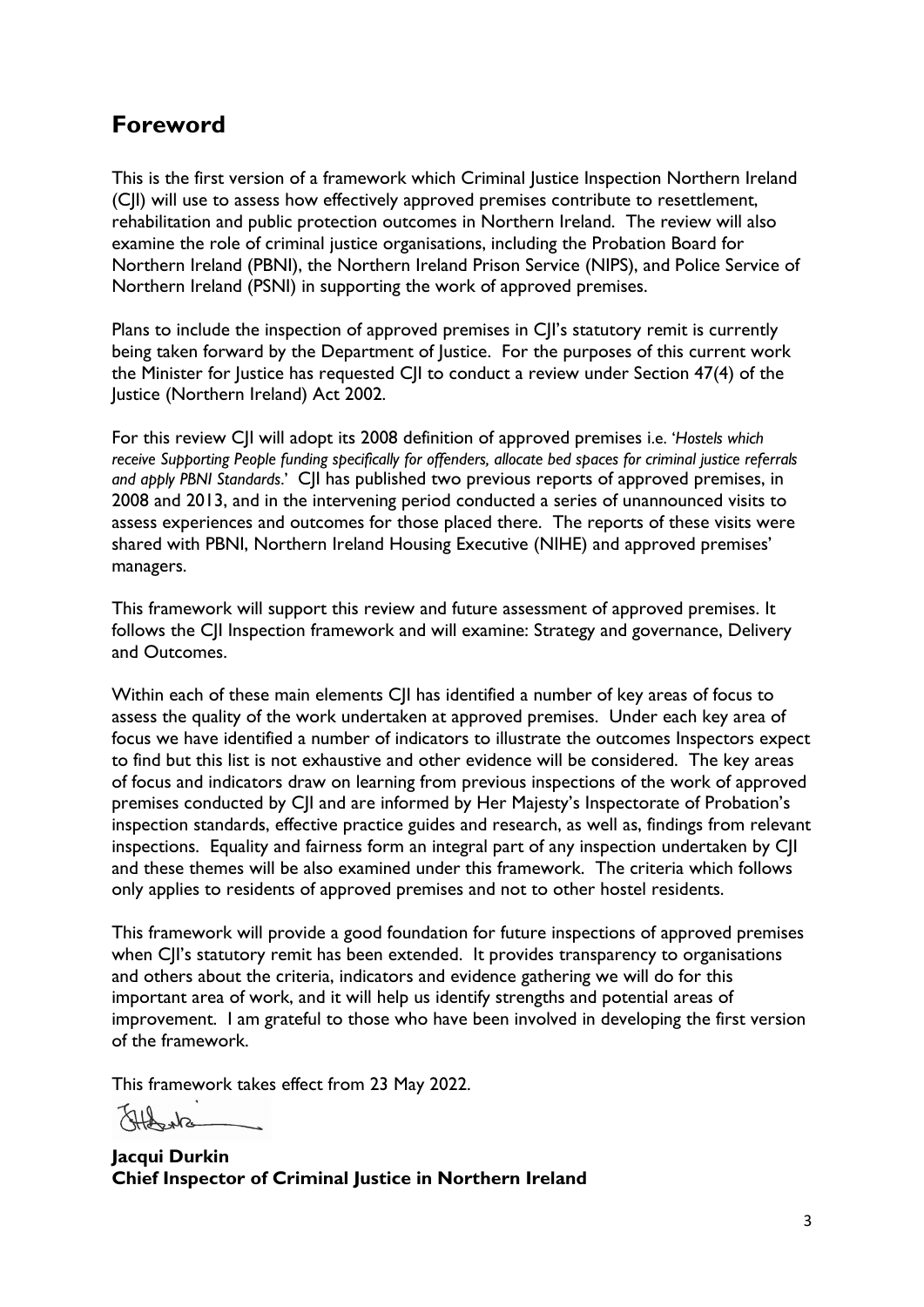# **Section 1: Strategy and governance**

# **Leadership and partnerships**

The leadership of criminal justice organisations (CJOs) and approved premises (APs) enables the delivery of a high quality, individualised and responsive service to residents of APs.

# **1. Vision and strategy**

*A clear vision and strategy drives the delivery of high quality services.*

The following indicators describe evidence that inspectors will assess under this area of focus, but do not exclude other relevant information/data.

- The role, vision and strategy of the contribution APs make to supporting resettlement/rehabilitation and public protection outcomes is clearly defined.
- APs are well integrated within criminal justice strategies reoffending, resettlement and public protection.<sup>[1](#page-3-0)</sup>
- There are effective governance arrangements and delivery plans in place to give effect to the role of APs.
- Consistent standards and practices are in place across APs.
- There are appropriate systems and tools being used to maintain oversight and monitor the performance of APs.
- Effective partnership arrangements exist with criminal justice organisations, the Northern Ireland Housing Executive (NIHE), Public Protection Arrangements for Northern Ireland (PPANI), safeguarding and other bodies to support the work of APs.
- There are good collaborative relationships between APs and criminal justice organisations.
- Communication between APs and criminal justice agencies is effective.

# **2. Risk management**

*Potential risks to service delivery are anticipated and planned for in advance.*

- APs and criminal justice organisations work effectively to share and analyse information to manage risk.
- There are clear and effective risk management policies and procedures adopted across APs.
- Risks to the service provided by APs are well understood and mechanisms are in place to mitigate and control these.
- Plans are in place to manage relationships with the community.
- Effective business continuity arrangements are in place to maintain high quality services.

<span id="page-3-0"></span><sup>&</sup>lt;sup>1</sup> Follow up on action identified in C|I The Impact of Prisoner Recalls on the Criminal Justice System 2016 – transition from custody to community, DoJ Reducing Offending action plan – examination of a step-up/down facility.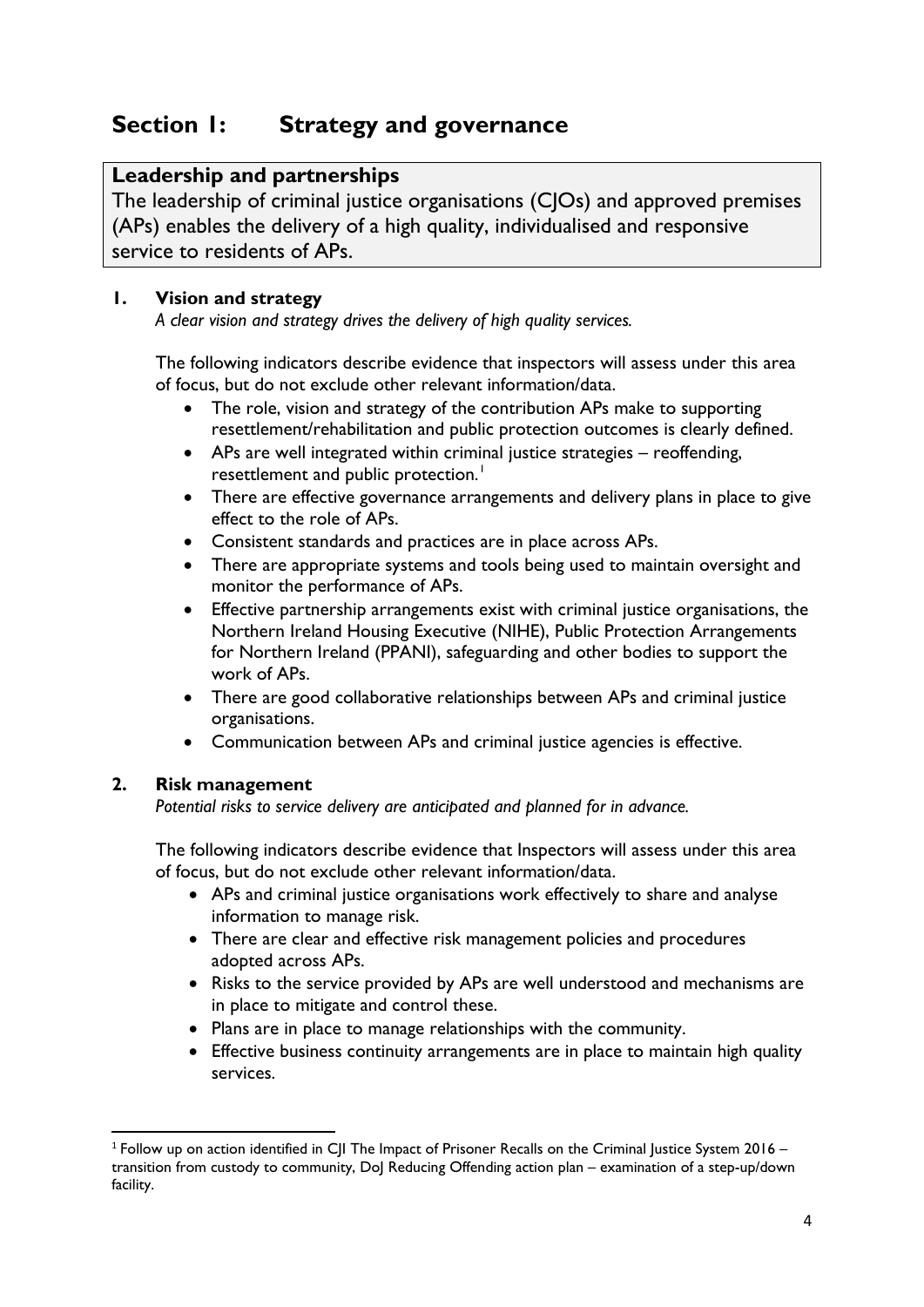• There is evidence of risk assessments to support staff safely manage residents, for example, when accompanying them to attend community services and appointments and to keep the public safe.

# **3. Effectiveness of the delivery model**

*The operating model supports effective service delivery and meets the needs of AP residents.* The following indicators describe evidence that inspectors will assess under this area of focus, but do not exclude other relevant information/data.

- There are effective systems in place to monitor and plan for the demand for places at APs and ensure that APs have the resources necessary to enable them to support the management of high risk offenders. $^{\text{2}}$  $^{\text{2}}$  $^{\text{2}}$
- APs are adequately resourced.
- Placements at APs are correctly targeted and meet the needs of service users.
- There is sufficient provision to meet the diverse needs of a range of service users.
- Contingency plans are in place to manage emergency referrals to APs.
- The service delivery model is broadly consistent across the different APs.

#### **4. Continuous improvement**

*Learning and analysis drives improvement.*

The following indicators describe evidence that inspectors will assess under this area of focus, but do not exclude other relevant information/data.

- Review and performance monitoring drives service improvement.
- The sector as a whole learns from serious case reviews and there is evidence of this happening.
- There are processes in place to promptly respond to issues identified from performance monitoring, audit or inspection.
- Effective mechanisms are in place to resolve issues as they arise between APs and criminal justice partner agencies.
- The views of service users informs service delivery.

# **Staff**

CJOs and APs staff are enabled to deliver a high quality, personalised and responsive service to residents of APs.

# **5. Staffing and case levels**

*Staffing and case levels support the delivery of a high quality service.*

- There is continuity of key workers (PBNI supervising officers and AP key workers) during placements.
- Workloads provide staff (CJOs and APs) with the ability to support residents achieve outcomes.
- There is out of hours support for AP key workers.

<span id="page-4-0"></span> $<sup>2</sup>$  CJI, An Inspection of Approved Premises in Northern Ireland, 2013, Recommendation 1.</sup>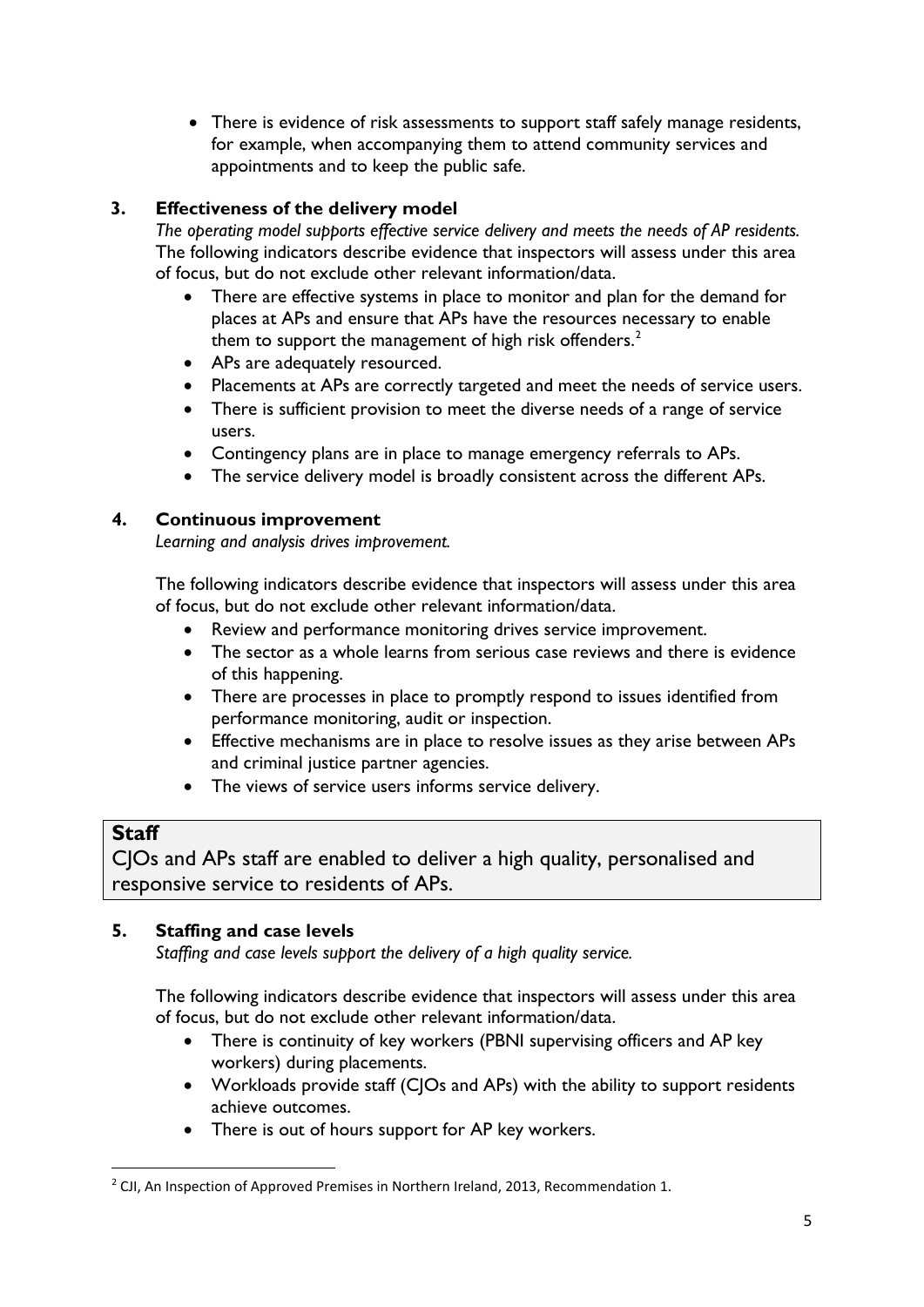- Effective arrangements are in place to ensure sufficient staffing levels and the retention of staff at APs.
- There are clear boundaries in respect of relationships between staff and residents.

# **6. Staff skills and profile**

*The skills and profile of staff support the delivery of a high quality service.*

The following indicators describe evidence that inspectors will assess under this area of focus, but do not exclude other relevant information/data.

- Staff have the appropriate skill set and experience to manage AP service users.
- High risk service users are managed by skilled practitioners.
- Staff profiles reflect the diversity of the service user.

#### **7. Supervision, learning and development, and staff engagement**

*Comprehensive arrangements are in place to support staff learning and development and provide them with effective supervision.*

The following indicators describe evidence that inspectors will assess under this area of focus, but do not exclude other relevant information/data.

- AP staff have access to good-quality training and support including criminal justice specific training.
- AP staff have access to regular and effective supervision and staff support schemes.
- There are opportunities for staff rotation.
- An effective staff appraisal system is in place.
- Staff have opportunities to raise issues and support service development.

# **Services**

A comprehensive range of high quality services is in place to support the risks and needs of residents of APs.

# **8. Volume, range and quality of services**

*Timely services are provided which are informed by an analysis of the risks and needs of service users.*

- Contracts and service level agreements are in place to support service delivery.
- A mechanism is in place to identify and analyse the risk and needs of service users.
- Services are commissioned and provided in line with assessed risk and need.
- Services support desistance and enhance public protection.
- The right services are provided at the right time and are accessible to service users.
- Services take account of the diverse needs of AP service users.
- Plans are in place to bridge gaps in services and address waiting times/backlogs.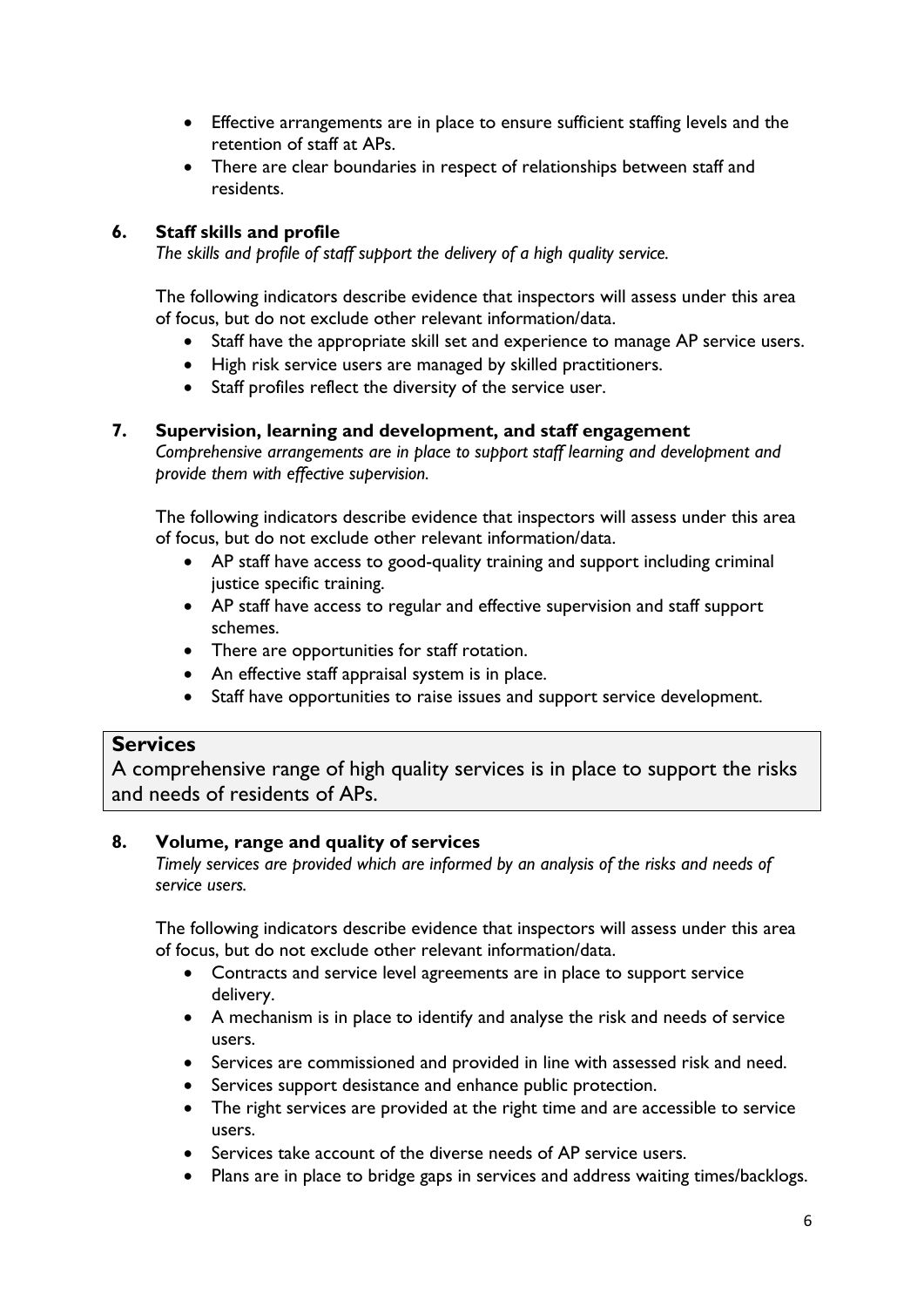- There is evidence of reviewing arrangements for service delivery.
- **9. Effectiveness of relationships with service providers and other agencies** *Effective partnerships and contracts promote effective delivery of services*.

The following indicators describe evidence that inspectors will assess under this area of focus, but do not exclude other relevant information/data.

- There are good relationships with stakeholders including community policing support and Health and Social Care Trusts.
- There is evidence of alignment of service delivery priorities.
- There are effective links between APs and local partner agencies with responsibility to manage public protection and rehabilitation.

# **Information and facilities**

Timely and relevant information is available and appropriate facilities are in place to support a high quality, individualised and responsive service to residents of APs.

#### **10. Policies and guidance**

*The policies and guidance in place enable staff to deliver a high quality service and meet the needs of service users.*

The following indicators describe evidence that inspectors will assess under this area of focus, but do not exclude other relevant information/data.

- Effective information sharing protocols are in place.<sup>[3](#page-6-0)</sup>
- Policy instructions and guidance underpins effective practice.
- Policy instructions and guidance are effectively communicated.
- AP staff feel that they have adequate guidance and policy instruction to promote effective practice.
- The needs of specific Section 75 groups are met.

#### **11. Premises**

*AP premises enable staff to deliver a high quality service and promote effective engagement with service users.*

- AP premises are accessible to staff and service users.
- Facilities at APs support resettlement and rehabilitation outcomes.
- Facilities enable staff to engage effectively with service users.
- Adequate security measures are in place to manage the risk of harm to and from service users.
- ICT systems support and enhance service delivery and information exchange with criminal justice partner agencies.

<span id="page-6-0"></span><sup>&</sup>lt;sup>3</sup> CII, An Inspection of Probation Practice In Northern Ireland – 10 December 2020, Operational recommendation 3.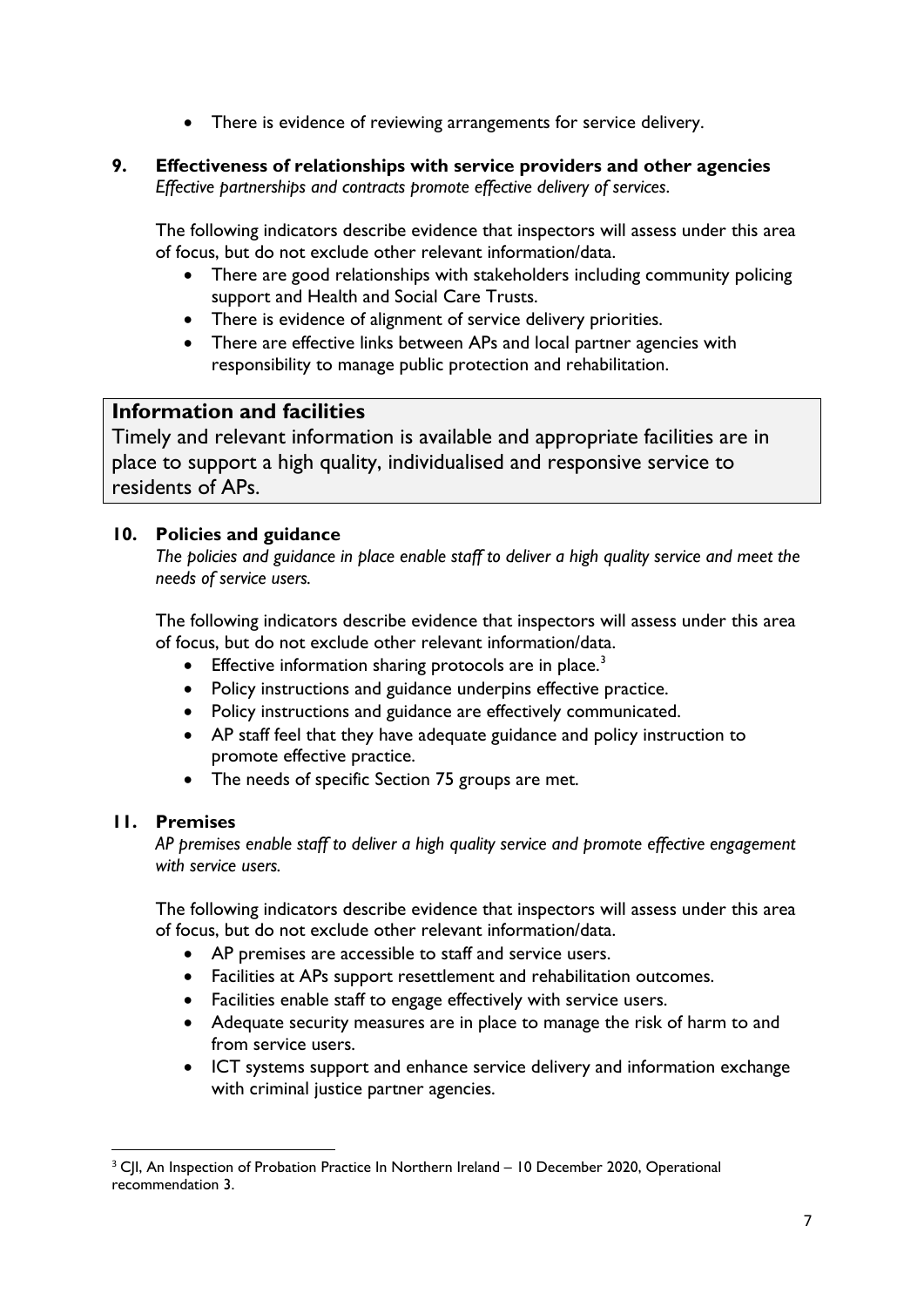- Living conditions and the environment in APs support resettlement and rehabilitation outcomes.
- APs provide safe, clean and decent living environments which are in a good state of repair and are suitable for the needs of their residents.
- Residents and staff feel safe in APs.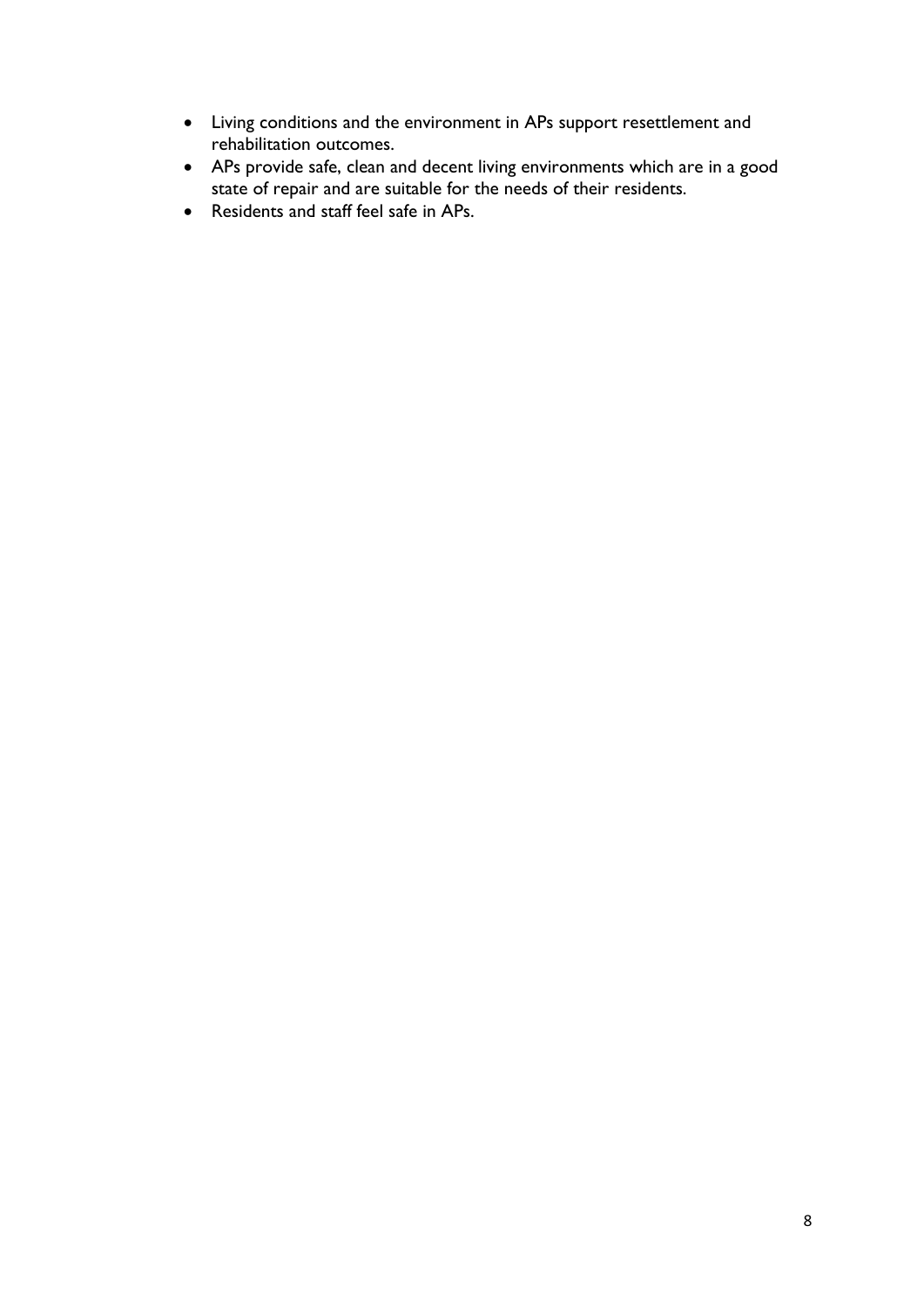# **Section 2: Delivery**

# **Transition from custody**

APs receive timely referrals and information prior to placement to support decision making and effective risk management and resettlement/rehabilitation.

#### **12. Timeliness of information exchange**

*There is timely transfer of information to support effective placements.*

The following indicators describe evidence that inspectors will assess under this area of focus, but do not exclude other relevant information/data.

- Referrals are made on a timely basis.
- Allocation of AP places is timely and supports resettlement, rehabilitation and public protection outcomes.
- Barriers to effective release planning for example, benefit support and medication are addressed prior to placement.
- Release plans are achievable.
- Temporary release is used effectively to prepare people for moving to an AP including use of the NIPS prisoner assessment unit.

#### **13. Sufficiency of information**

*Relevant and sufficient information is shared with APs prior to placement.*

The following indicators describe evidence that inspectors will assess under this area of focus, but do not exclude other relevant information/data.

- APs receive information they need to manage the risk and needs of service users, and support desistance<sup>[4](#page-8-0)</sup>.
- Information to support resettlement is provided including about medication, mental health, learning and skills certificates, family and social network information, security and personal identification.
- Information about childcare and other caring responsibilities is shared, particularly for female residents.
- Young adult safeguarding mechanisms are in place.
- Offenders are risk accessed at Local Area Public Protection Panel meetings (LAPPP) before discharge and all relevant information is shared with APs.
- AP managers/key workers have the opportunity to attend LAPPP meetings.
- Prisons (including the South Eastern Health and Social Care Trust) share all relevant information - security markers, healthcare, time in CSU, disciplinary history.
- Supervising officers receive all relevant assessments, for example, mental health and forensic psychology.

#### **14. Engagement with potential residents**

*Effective mechanisms are in place to engage with potential residents prior to placement to support successful resettlement, rehabilitation and public protection outcomes.*

<span id="page-8-0"></span> <sup>4</sup> CJI, An Inspection of Probation Practice In Northern Ireland – 10 December 2020, Operational recommendation 3.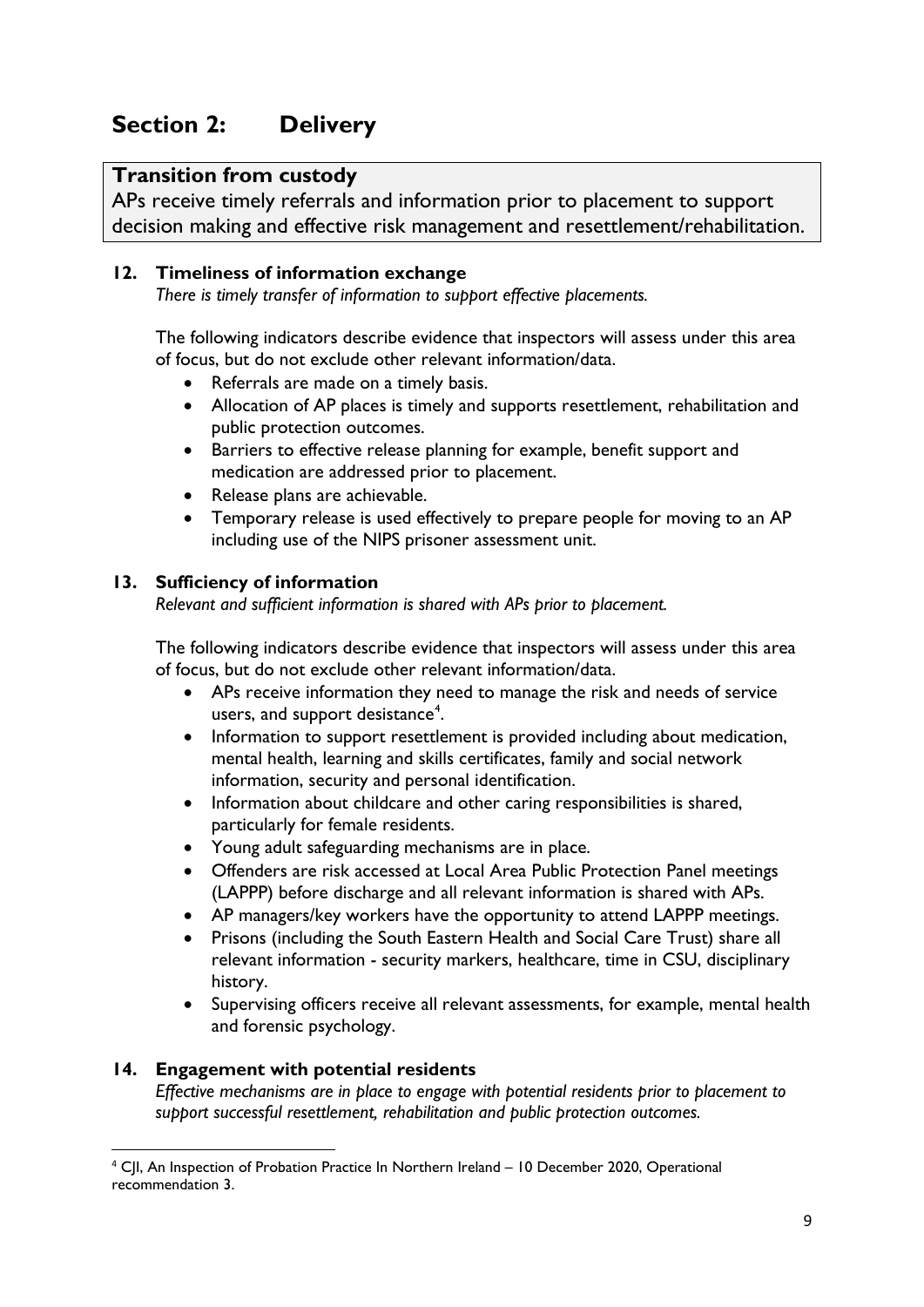The following indicators describe evidence that inspectors will assess under this area of focus, but do not exclude other relevant information/data.

- Supervising officers and AP staff are actively involved with potential residents while they are in custody.
- Quality information is provided to potential residents in advance of placement and they have the opportunity to ask questions about their placement and contribute to which hostel best meets their needs.
- Potential residents are involved in drawing up meaningful plans for AP placement.
- Attention is given to preparing residents for their AP placement.
- The role of APs in supporting resettlement, rehabilitation and public protection is promoted in custody.

# **Case planning**

Case plans identify the role of the AP in supporting assessment, planning and review, and actively involve the AP resident.

#### **15. Engagement with service users**

*Service users have a clear understanding of their obligations and responsibilities.*

The following indicators describe evidence that inspectors will assess under this area of focus, but do not exclude other relevant information/data.

- Induction to the AP is timely and comprehensive.
- Key worker staff are allocated on a timely basis.
- Residents are engaged and helped to establish themselves at the AP.
- Staff seek to overcome barriers to engagement.
- There are opportunities for peer support.
- Service users have the opportunity to influence what services are available and how they are provided, and there is evidence of changes in practice as a result.
- There is evidence of regular meaningful communication between AP key workers, supervising officers and service users.
- There are caring, respectful and appropriate relationships between residents and their key workers and PBNI supervising officers.
- Residents feel supported by their key workers.
- There is continuity of key workers.
- Video conferencing is used to maintain relationships where necessary.
- An effective complaints process is in place for AP residents.

#### **16. Case plans**

*Case plans are responsive to the assessed risk, needs and strengths of service users.*

The following indicators describe evidence that inspectors will assess under this area of focus, but do not exclude other relevant information/data.

• APs have sufficient information to identify the risks and needs of service users on arrival, to keep them safe on their first night and through their early days at the AP.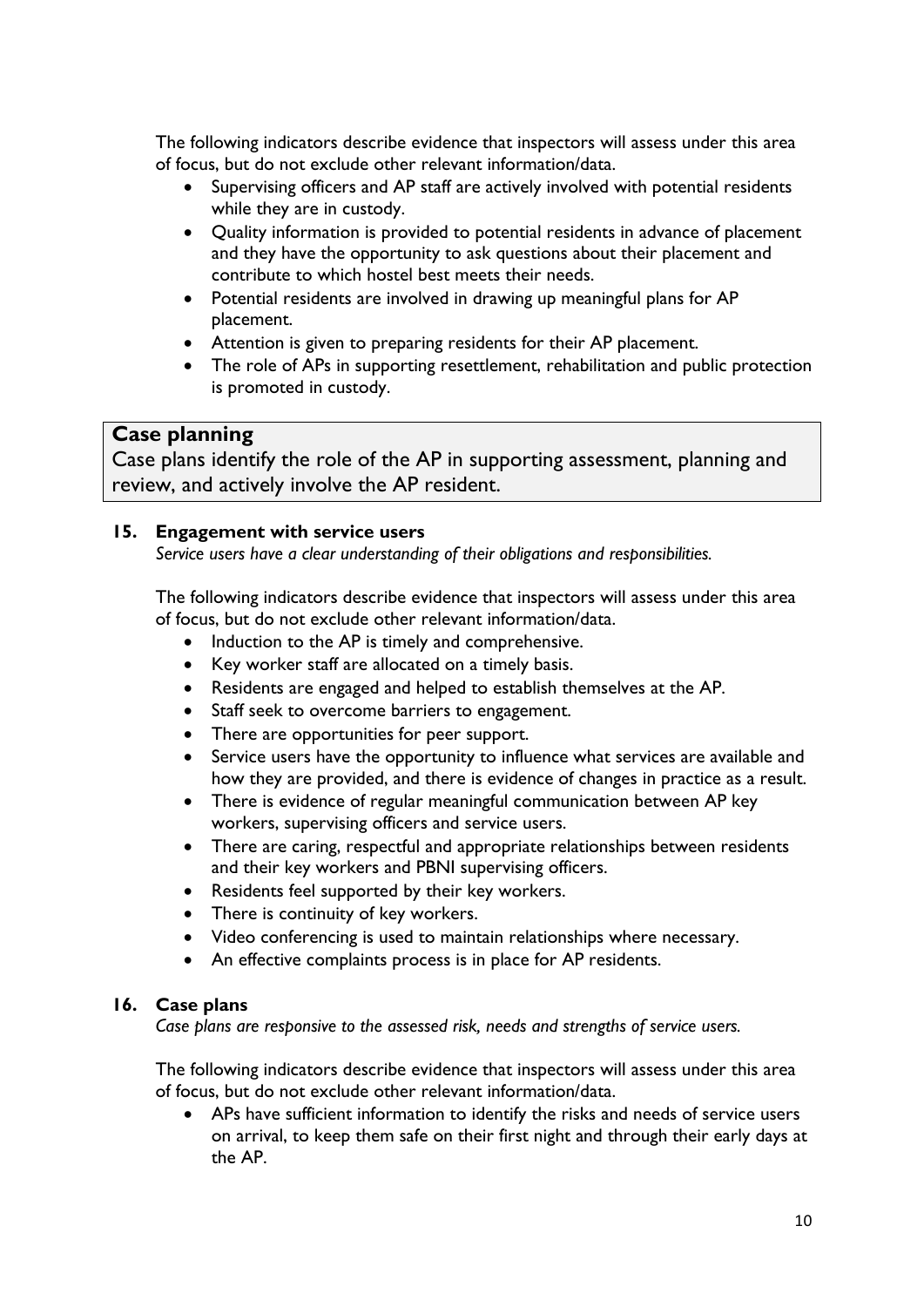- There is effective sharing of information about risk and needs between AP key workers, probation, the police and other agencies.
- There is good communication between allocated AP key workers, probation and others, for example, Police Service of Northern Ireland (PSNI), PPANI.
- AP staff are clear about their roles and responsibilities.
- There is continuity of case planning from pre-release, to hostel and move on.
- Assessments and reviews analyse, interrogate and interpret information held by the hostel about a resident's behaviour.
- There is good record keeping, communication and coordination between the different parties and of file auditing.<sup>[5](#page-10-0)</sup>
- There is evidence of a range of information sources being used to inform risk assessments.
- There is good evidence of planning and reviews to manage and minimise the risk of harm posed by service users.
- The planned duration of placements is sufficient to support the resident making progress on managing and reducing their risk of harm.
- Risk management plans presented to Parole Commissioners for Northern Ireland are implemented.
- Residents are encouraged and supported to take responsibility for their rehabilitation.

#### **17. Public protection arrangements**

*Multi-disciplinary protection arrangements are working effectively.*

The following indicators describe evidence that inspectors will assess under this area of focus, but do not exclude other relevant information/data.

- APs contribute to reviews and share details of any changes in circumstances.
- APs receive timely and sufficient information about service users.
- Relevant information on the behaviour of residents is shared in a timely manner with appropriate agencies.
- AP managers are fully engaged in multi-agency risk management arrangements concerning their residents. [6](#page-10-1)
- Key workers and other AP staff are aware of risks relating to service users.
- Work undertaken in APs is sufficiently focussed on protecting those at risk of harm from residents, including other residents.
- There is evidence of timely safeguarding and child protection referrals being made.

# **18. Compliance**

*Compliance arrangements are well understood and operate effectively to prevent the public from harm.*

<span id="page-10-0"></span><sup>&</sup>lt;sup>5</sup> CJI, An Inspection of Approved Premises in Northern Ireland, 2013, Recommendation 4.

<span id="page-10-1"></span><sup>6</sup> CJI, The Management of Sex Offenders, 2006, Update provided against Recommendation 25 from 2005 inspection.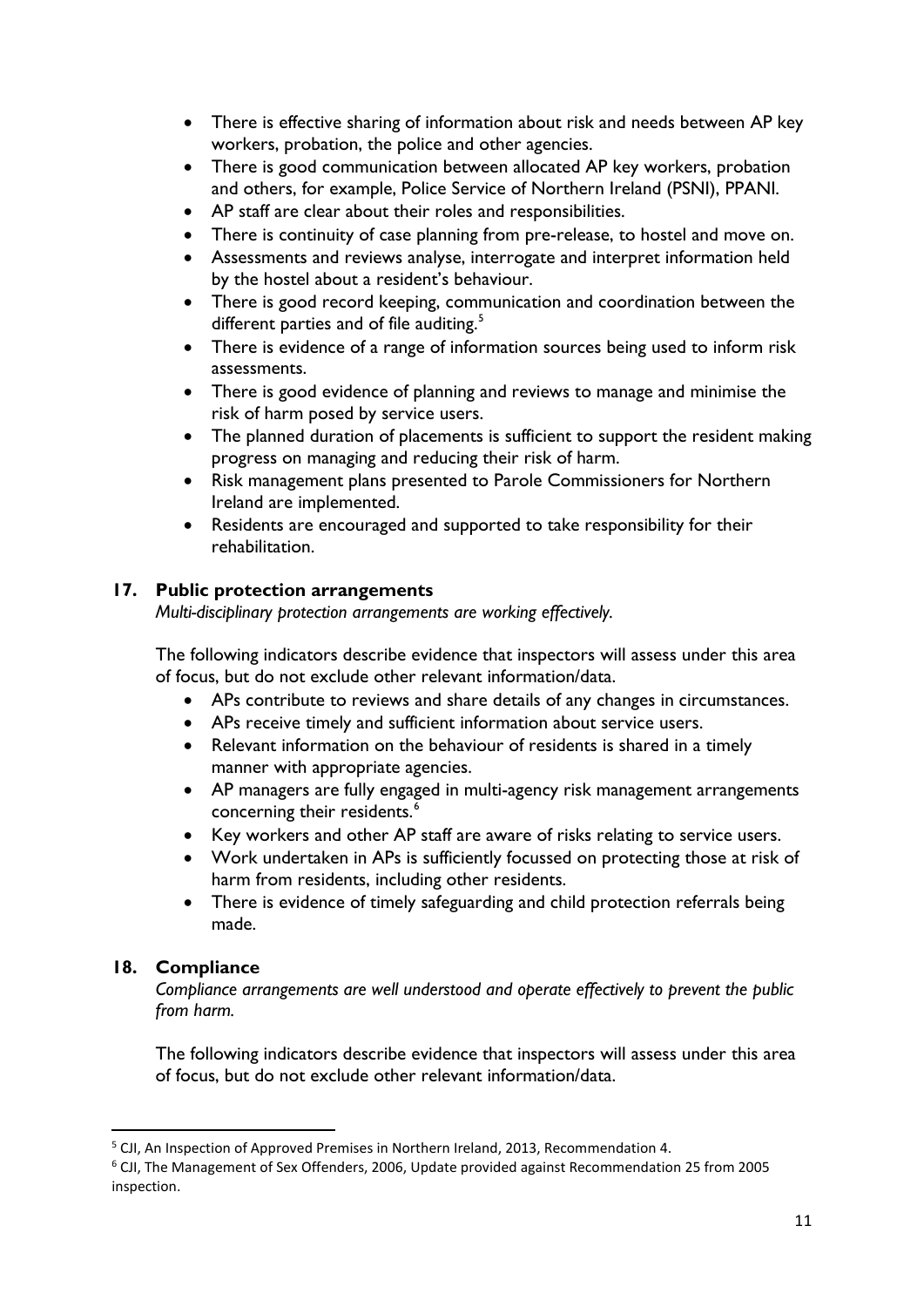- There is a responsive relationship between APs, PBNI supervising officers, the police and other parties around compliance matters.
- Suitable arrangements are in place for drug and alcohol testing and proportionate action is taken on test failures.
- There is evidence of early engagement with service users to support compliance and keep them and others safe.
- Arrangements are in place to conduct regular room, resident and night checks which are proportionate to risk and resettlement/rehabilitation needs.
- Effective arrangements are in place to monitor curfews and use of electronic monitoring.
- Adherence to licence conditions is closely monitored and corrective action taken as appropriate.
- Recall processes work effectively and decisions are made solely on the basis of individual risk assessment.
- Thresholds for recall are clear, decisions around recall/not to recall are clearly communicated to APs and understood by all parties.
- There are processes in place to review cases where recall was considered but not instigated/upheld by PCNI.
- There is evidence that probation officers consider alternatives to recall safeguarding referral, formal warnings, frequency of supervision, licence variation, interventions, support networks.
- Arrangements are in place to ensure hostel rules are observed.
- Accurate and detailed records are made by hostel staff on compliance matters.
- There are processes in place to address any tensions which arise between hostel rules and licence conditions, for example, around alcohol and drug use and observation of curfews.
- The use of step-up, step-down hostel arrangements to manage risk is actively considered as an alternative to recall by managing risk.

# **Interventions and regimes**

Residents in APs can access interventions designed to promote their successful rehabilitation and resettlement, and reduce their risk.

#### **19. Sufficiency of interventions to support case plans**

*Service users have access to meaningful interventions to address their risk and promote their resettlement and rehabilitation.*

- Programme and other interventions work is accessible to service users (location, facilities, environment, individual needs of the service user).
- Access to interventions is prioritised on the basis of risk and need.
- Sufficient interventions are available to address the risk and needs of AP residents.
- Meaningful interventions are delivered to support resettlement and rehabilitation and align with areas identified in case plans.
- Rehabilitation and resettlement services meet individual needs.
- Interventions are delivered in a timely way.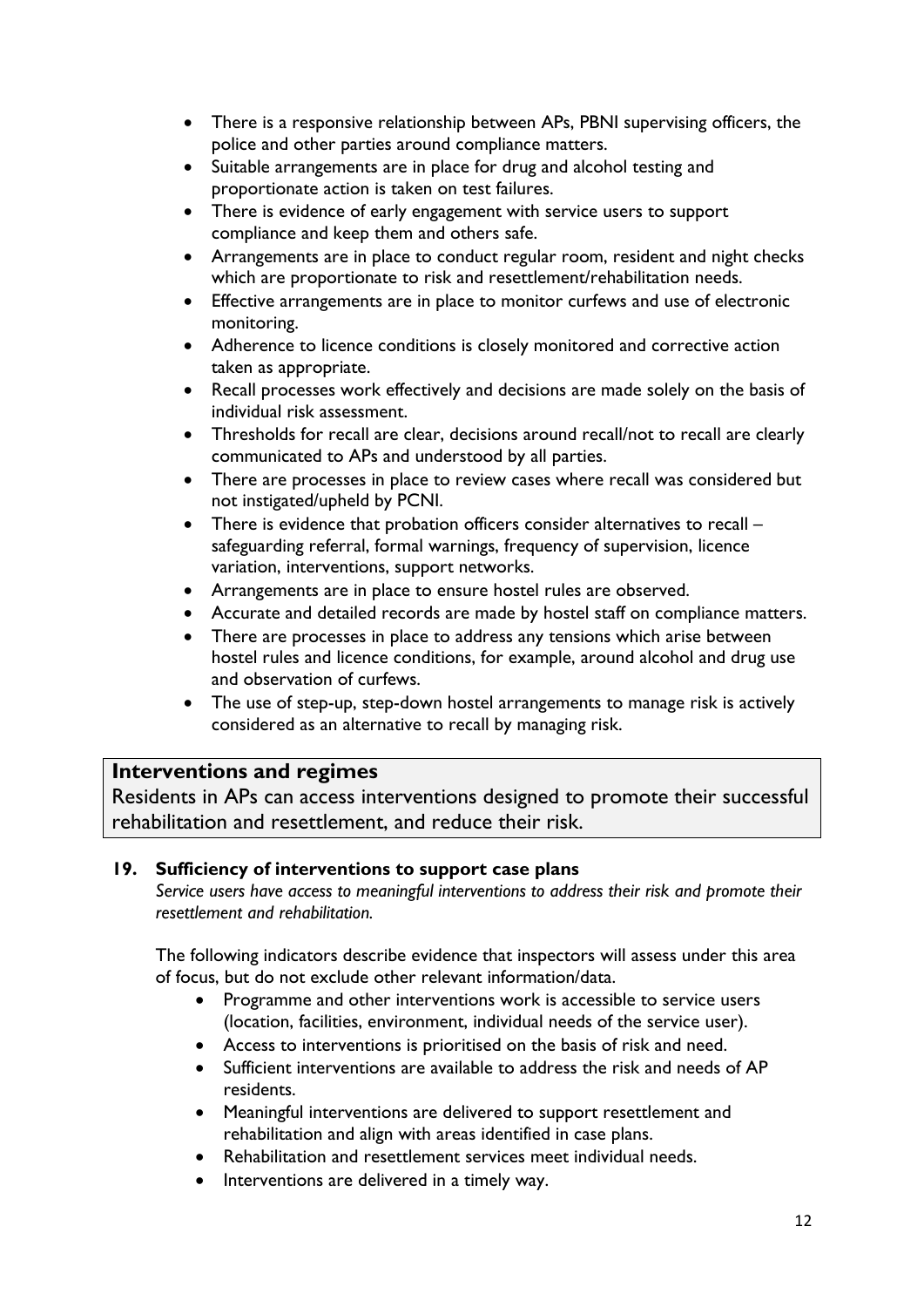- Sufficient progress is made during placements to deliver required interventions (case plans and licences).
- Processes are in place to support learning and review and monitor progress.
- Service users have the opportunity to influence what services/interventions are available and how they are provided.

#### **20. Hostel regimes**

*Hostel regimes support management of risk and promote resettlement and rehabilitation.*

The following indicators describe evidence that inspectors will assess under this area of focus, but do not exclude other relevant information/data.

- Hostel regimes support management of risk and promote resettlement and rehabilitation.
- Staff in APs receive clear instructions on curfew, testing and requirements of case plans/licences.
- Hostel regimes are well structured and communicated to residents.
- Processes are in place to monitor compliance with hostel regimes and take corrective action as required (see compliance).
- Residents are actively engaged in hostel regimes.

#### **21. Health care**

*Residents can access health care services which meets their health, social care and substance misuse needs.*

The following indicators describe evidence that inspectors will assess under this area of focus, but do not exclude other relevant information/data.

- AP residents have equitable access to Health and Social Care Trust services, for example, learning disability, mental health support
- Social care needs and packages identified prior to placement are in place at the point of release from custody and for others in line with community standards.
- There is continuity of health care from custody to APs and throughout placements.
- Residents are supported and encouraged to support their health and wellbeing.
- Residents are supported and signposted to self-harm and suicide prevention services.
- Continuity of healthcare is maintained at the point of leaving an AP or being recalled to custody.
- Residents have timely access to their prescribed medication.
- A process is in place to address emergency health care needs.

# **22. Work and learning**

*Residents have meaningful opportunities to engage in work, learning and other purposeful activity*

The following indicators describe evidence that inspectors will assess under this area of focus, but do not exclude other relevant information/data.

• There are meaningful efforts made by key workers to encourage participation in purposeful activities.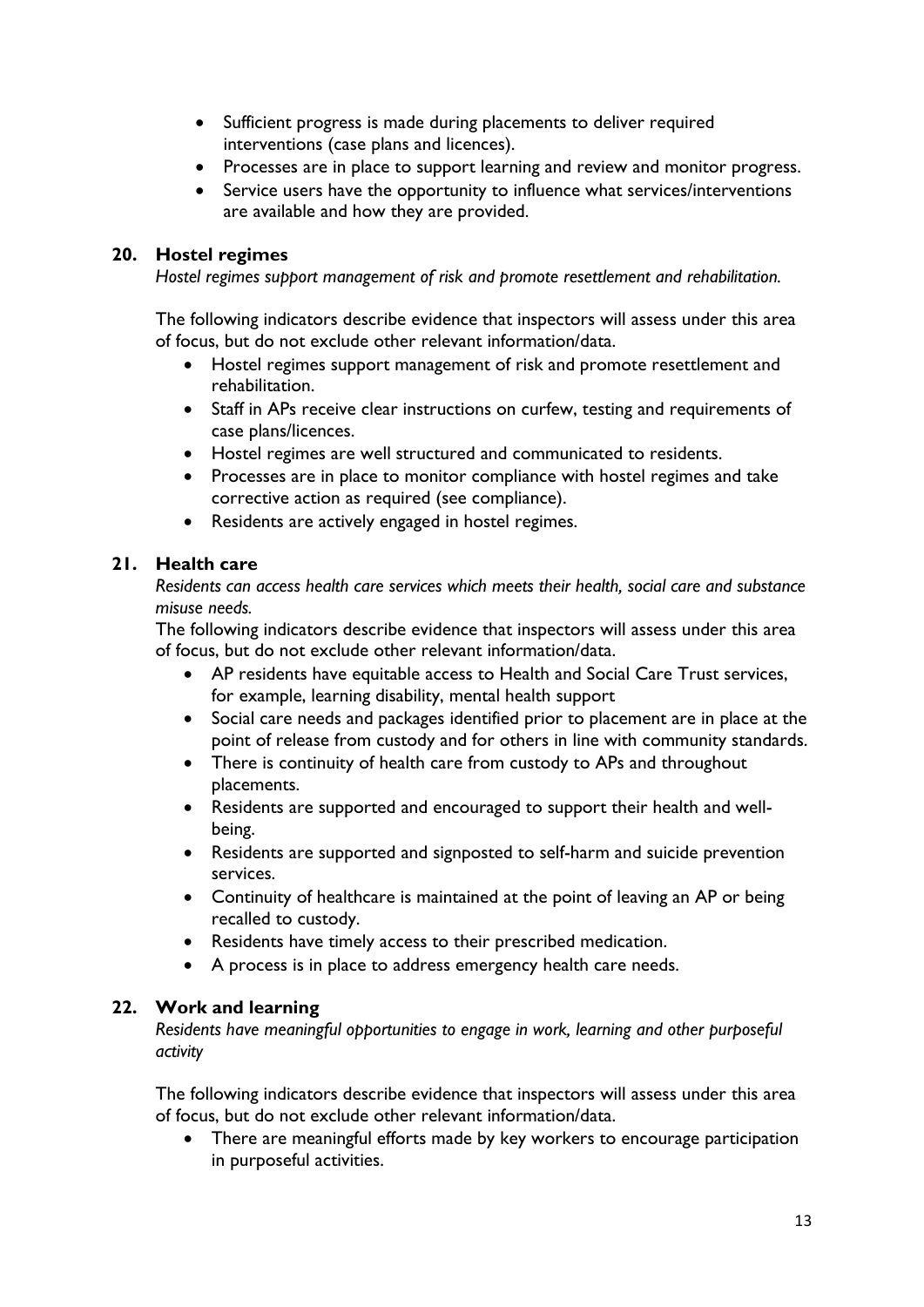- Access to work and learning builds on skills developed while in custody/community.
- Access to work and learning interventions supports resettlement and rehabilitation outcomes.

#### **23. Family, benefits, housing and other practical support**

*Residents' resettlement needs are addressed during their AP placement.*

The following indicators describe evidence that inspectors will assess under this area of focus, but do not exclude other relevant information/data.

- Residents are supported to establish and maintain appropriate contact with family, and friends.
- Residents have access to a range of resettlement support services.
- Engagement with services is promoted by key workers.
- There are opportunities for residents to develop practical and life skills, for example, money management, catering, maintenance and cleaning.
- Residents are supported to keep themselves, their rooms and communal areas clean.
- Residents are supported to engage in hostel life and develop social reintegration and personal development skills.

#### **Transition from approved premises**

Effective arrangements are in place to support residents of APs to transition to suitable permanent accommodation in the community.

#### **24. Planning for transition**

*Residents receive adequate support and services to help to properly prepare them for leaving APs. Plans take account of their individual needs and risks.*

- There is evidence of good planning for independent and offence free living.
- Planning for transition from APs begins early in placements.
- Service users are supported to return to home areas and support networks where appropriate.
- There is evidence of the restoration of community networks.
- Timely referrals are made to community support services and residents with continuing health, social care and substance misuse needs are helped to maintain continuity of services.
- Duration of stays in APs is not excessive.
- Arrangements are in place to transfer cases to supervising officers.
- Move-on plans are developed in good time to support successful outcomes.
- Residents are fully involved in the move-on process and plans reflected their specific needs.
- Move-on plans support desistance.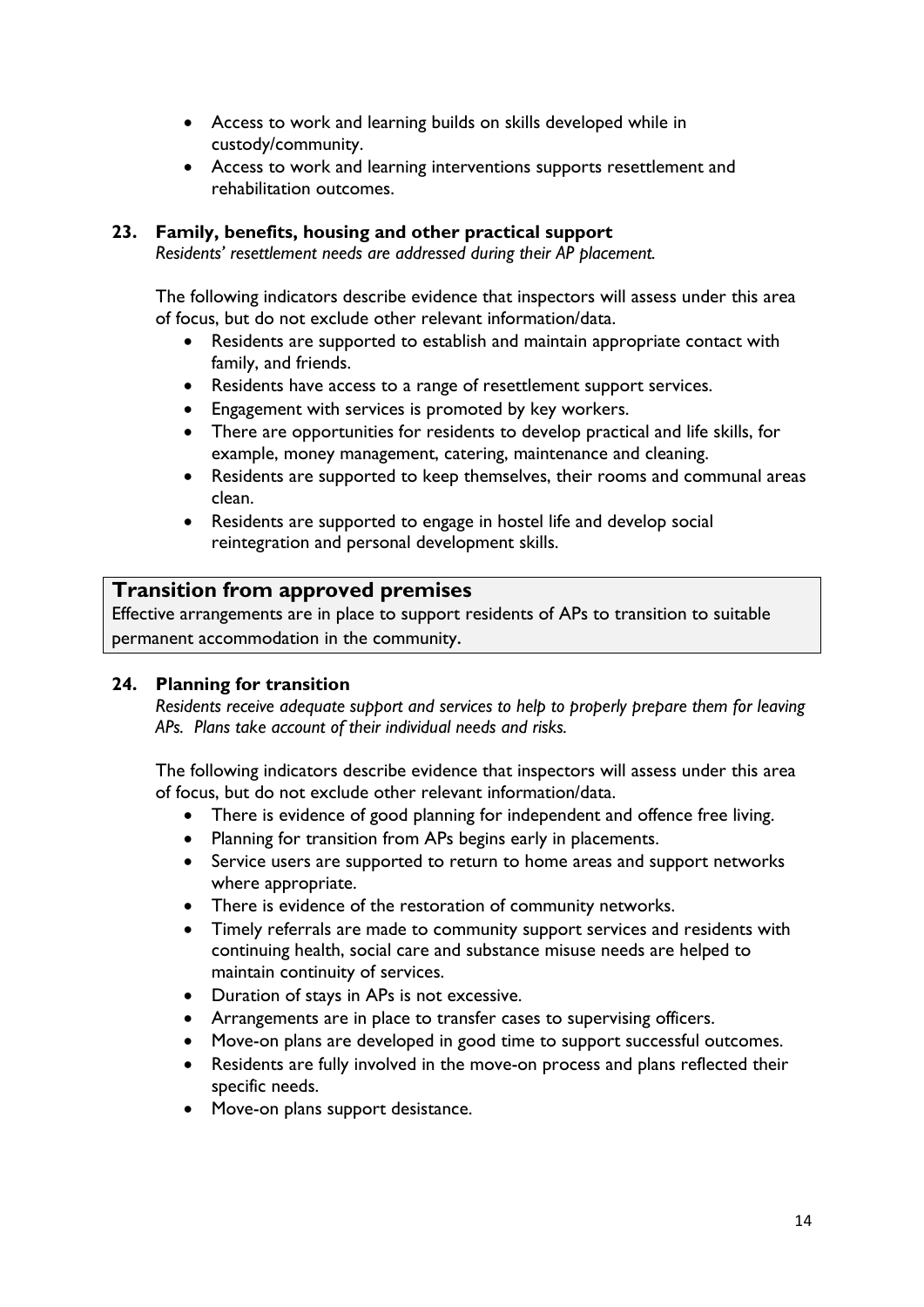### **25. Accommodation**

*Suitable, sustainable accommodation is available to residents leaving approved premises and they receive ongoing support to sustain progress they have made to resettle, rehabilitate and reduce their risk.*

The following indicators describe evidence that inspectors will assess under this area of focus, but do not exclude other relevant information/data.

- Residents are supported to secure sustainable and suitable move-on accommodation.
- There is no evidence of pressure to leave APs because of demand on places before suitable accommodation can be found.
- Constructive relationships are developed with providers of long-term support.
- Residents are not discharged homeless from APs.

# **Engagement with victims**

Relevant and timely information is provided to victims and they are protected from harm.

#### **26. Engagement with victims**

- Victims are informed in accordance with the requirements of the Victim Information Scheme.
- There are opportunities for victims to make contributions to conditions of release.
- APs are notified that there are registered victims in relevant cases.
- There is evidence of that the risks to registered victims and others are effectively considered.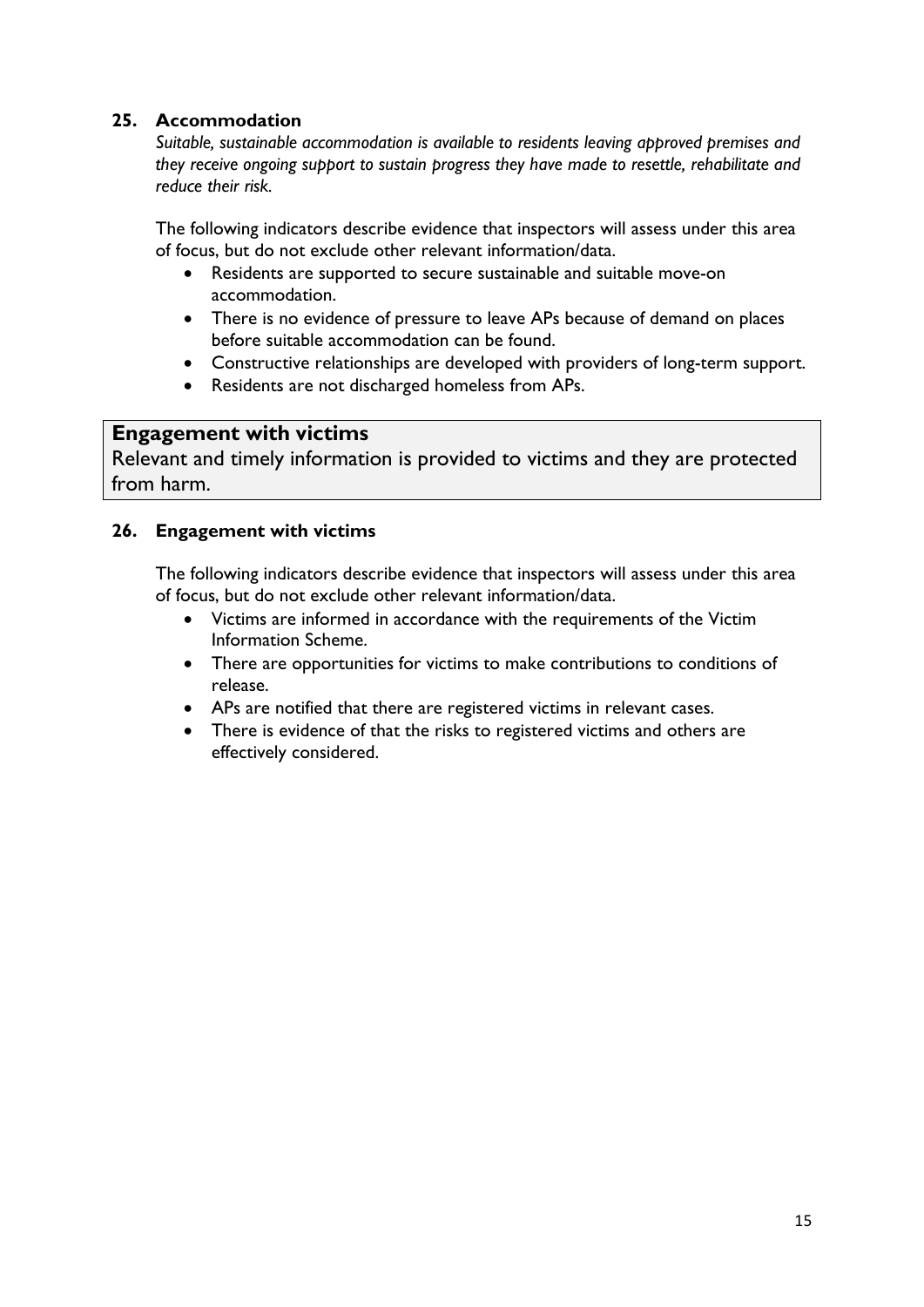# **Section 3: Outcomes**

# **Public protection and enforcement**

The public are protected from serious harm. Effective enforcement measures are in place to protect the public from harm and support the rehabilitation of the service user.

#### **27. Public protection and enforcement**

The following indicators describe evidence that inspectors will assess under this area of focus, but do not exclude other relevant information/data.

- APs are being used well to support the transition of public protection prisoners from custody to the community – volume of successful placements, people returned to custody, reduction in risk scores/assessments.
- All reasonable action is being taken by AP key workers to minimise the resident's risk of harm (current and previous residents).
- APs make an effective contribution to recall processes numbers recalled for serious further offences, further offences, abscond from AP, timeliness of effecting recall, consistency of applications, thresholds, recording.
- Alternatives to recall are operating effectively number of licence variations, additional support provided to residents, use of electronic monitoring.
- Level of serious incidents, reviews undertaken and evidence of learning being adopted in practice.
- Reduction in assessed risk risk of serious harm, likelihood of re-offending and PPANI categorisation.

# **Resettlement and rehabilitation**

Residents of APs are effectively helped to reduce their likelihood of reoffending and desist from offending.

#### **28. Resettlement and rehabilitation**

- Reduction in risk scores.
- Levels of offending while in APs serious further offences committed.
- Successful move on, employment/education, abstinence.
- Evidence of successful outcomes for those that have left APs in last 6 months, 2 years.
- Evidence of programme completions, learning outcomes, qualifications, employment.
- Evidence of progress being made towards goals.
- Progress made during placement was sustained on discharge from the AP.
- APs are being used well to support the resettlement and rehabilitation of residents – the right people get the right placements at the right time, receive the right services and achieve the right results.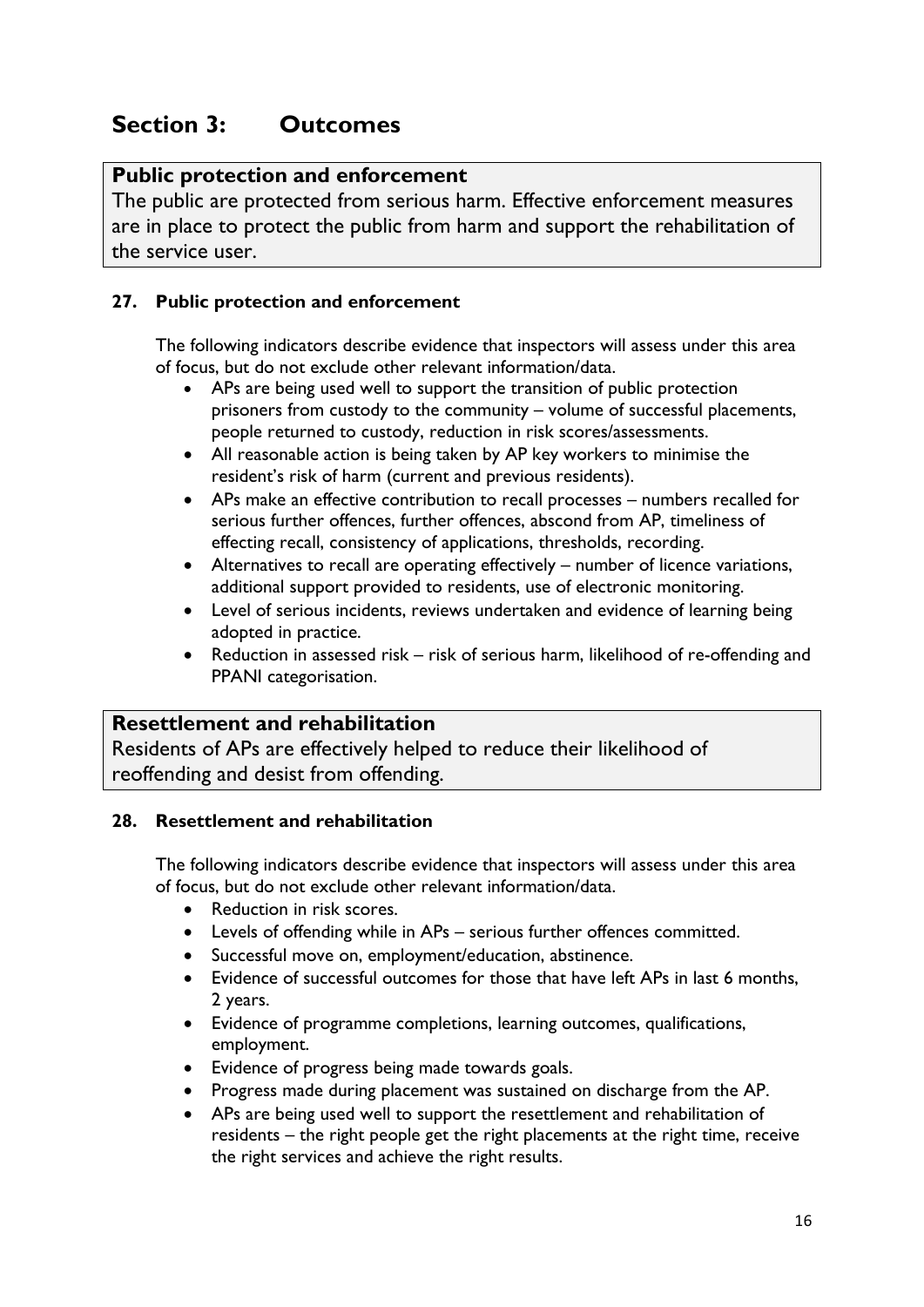• Barriers to successful resettlement and rehabilitation are identified and resolved.

# **Section 75 outcomes**

There is a clear approach to promoting equitable outcomes, fostering good relations and ensuring AP residents are treated fairly. Effective processes are in place to identify and resolve any inequality. The diverse needs of AP residents are recognised and addressed.

#### **29. Section 75 outcomes**

- Effective equality monitoring processes are in place and information was analysed and the findings used to inform service improvement.
- There are equitable outcomes for Section 75 groups.
- Awareness of equality and diversity is promoted at APs.
- There are clear processes in place to identify and take appropriate action in relation to any disparity in outcomes for different section 75 groups.
- Incident reporting systems are in place and potential adverse outcomes investigated thoroughly.
- Residents are treated fairly and according to their individual needs.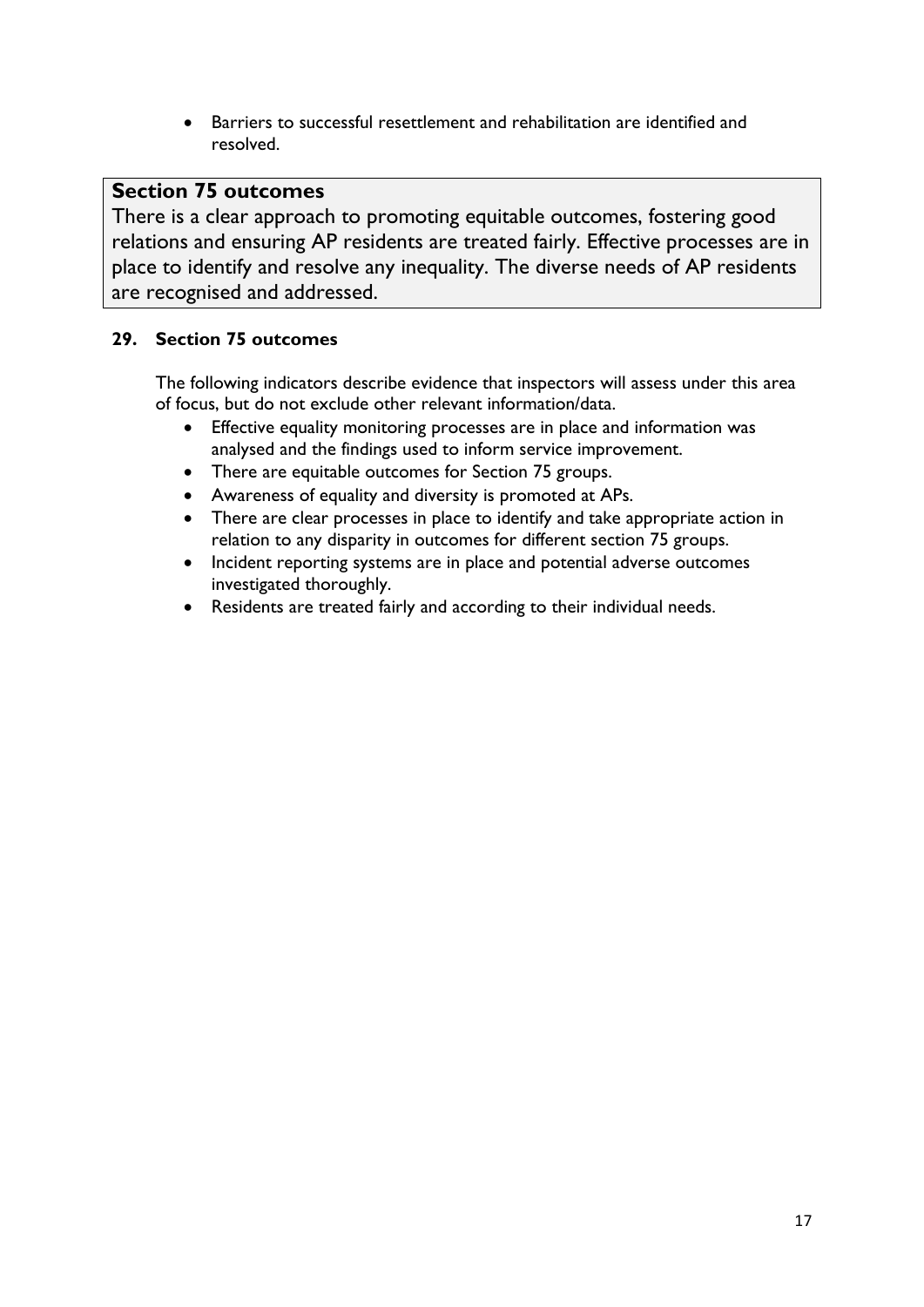#### **APPENDIX 1**

# **SUMMARY OF REVIEW FRAMEWORK**

| <b>Inspection</b><br>framework<br>area | Key areas of<br>focus                                    | <b>Expected Outcomes</b>                                                                                                                                                            | <b>Indicators</b>                                                                                                      |
|----------------------------------------|----------------------------------------------------------|-------------------------------------------------------------------------------------------------------------------------------------------------------------------------------------|------------------------------------------------------------------------------------------------------------------------|
| I. Strategy<br>and<br>Governance       | Leadership and<br>partnerships                           | The leadership of CJOs and approved premises<br>(AP) enables the delivery of a high quality,<br>individualised and responsive service to<br>residents of APs.                       | Vision and strategy<br>Risk management<br>Effectiveness of the delivery model<br>Continuous improvement                |
|                                        | Staff                                                    | CJO and AP staff are enabled to deliver a high<br>quality, personalised and responsive service to<br>residents of APs.                                                              | Staffing and case levels<br>Staff skills and profile<br>Supervision, learning and development,<br>and staff engagement |
|                                        | <b>Services</b>                                          | A comprehensive range of high quality services<br>is in place to supports the risks and needs of<br>residents of APs.                                                               | Volume, range and quality of services<br>Effectiveness of relationships with service<br>providers and other agencies   |
|                                        | Information and<br>facilities                            | Timely and relevant information is available and<br>appropriate facilities are in place to support a<br>high quality, individualised and responsive<br>service to residents of APs. | Policies and guidance<br>Premises                                                                                      |
| 2. Delivery                            | <b>Transition from</b><br>custody                        | APs receive timely referrals and information<br>prior to placement to support decision making<br>and effective risk management and<br>resettlement/rehabilitation.                  | Timeliness of information exchange<br>Sufficiency of information<br>Engagement with potential residents                |
|                                        | Case planning<br>(assessment,<br>planning and<br>review) | Case plans identify the role of the AP in<br>supporting assessment, planning and review, and<br>actively involve the AP resident.                                                   | Engagement with service users<br>Case plans<br>Public protection arrangements<br>Compliance                            |